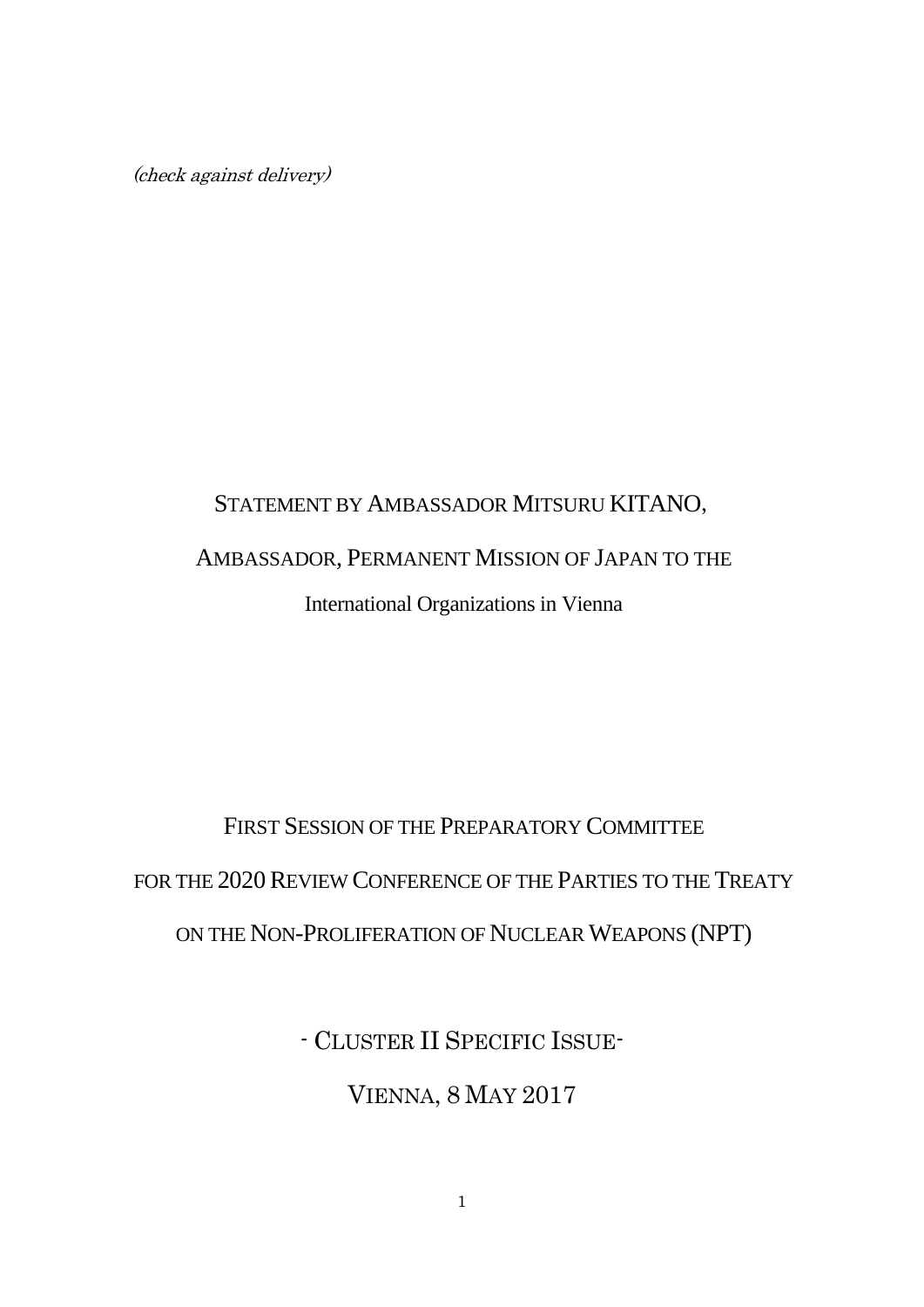Mr. Chairman,

Japan emphasizes the significant role of the NPT in promoting regional security. We believe that achieving our common goal of non-proliferation through effective implementation and universalization of the Treaty is critically important for maintaining and strengthening regional stability. This objective, however, is gravely challenged by cases in certain regions, which causes serious concern for all of us.

Mr. Chairman,

North Korea's nuclear and missile related activities represent a grave challenge to the global non-proliferation and disarmament regime centered on the NPT. North Korea's ballistic missile related activities leading to its development of nuclear weapons delivery systems further increases tension not only in the Asia Pacific region but also for the world.

Japan urges North Korea not to conduct nuclear and missile related activities, nor to engage in any other destabilizing or provocative actions. We strongly condemn such activities by North Korea which clearly violate the relevant United Nations Security Council Resolutions (UNSCRs) as well as the September 2005 Joint Statement of the Six-Party Talks and we renew our strong demand for North Korea to immediately and fully implement them. We also strongly demand that North Korea return, at the earliest date, to the NPT as a non-nuclear-weapon state and to IAEA safeguards.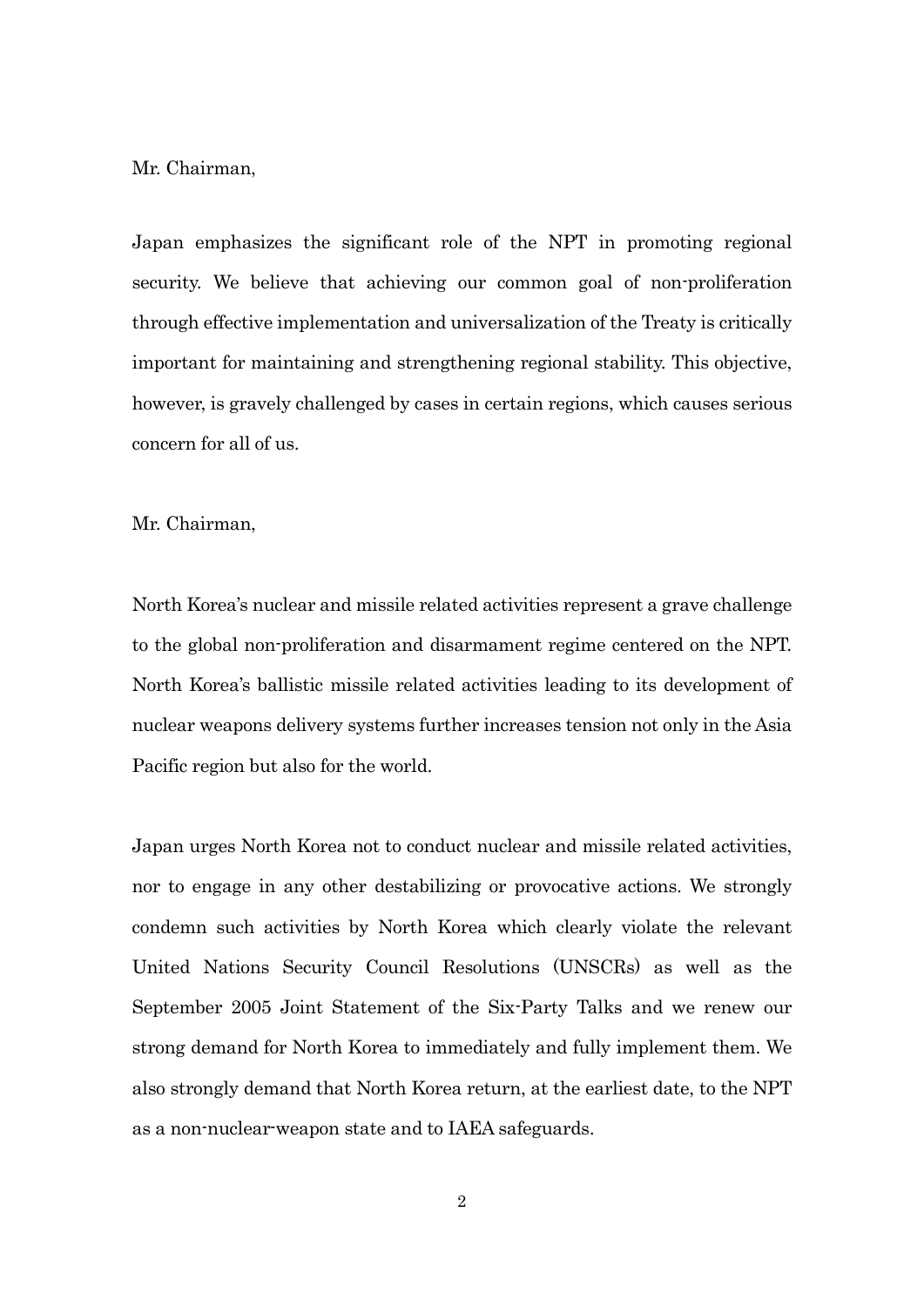Mr. Chairman,

We support the Joint Comprehensive Plan of Action (JCPOA) as an important contribution to the non-proliferation regime. The JCPOA strengthens the international non-proliferation regime whose cornerstone is the NPT and the stability of the Middle East region. Iran's steady implementation is essential for its success and it constitutes a basis for the cooperation with the international community including Japan.

Japan has offered Iran assistance worth 550,000 Euros for cooperation in the field of nuclear safety through IAEA's Peaceful Uses Initiative and 1.5 million Euros through the IAEA for cooperation in the field of IAEA safeguards implementation. The IAEA plays a significant role in terms of verification and monitoring of the implementation of the JCPOA. As assistance to the IAEA from member states is essential, Japan will continue to support the IAEA.

## Mr. Chairman,

Japan remains convinced that the establishment of a Middle East zone free of nuclear weapons and all other weapons of mass destruction based on the 1995 Middle East Resolution would contribute to the progress in nuclear disarmament and non-proliferation as well as the strengthening of regional and global peace and security. In order to support the efforts towards its establishment, last year, we held an informal meeting in Nagasaki to exchange